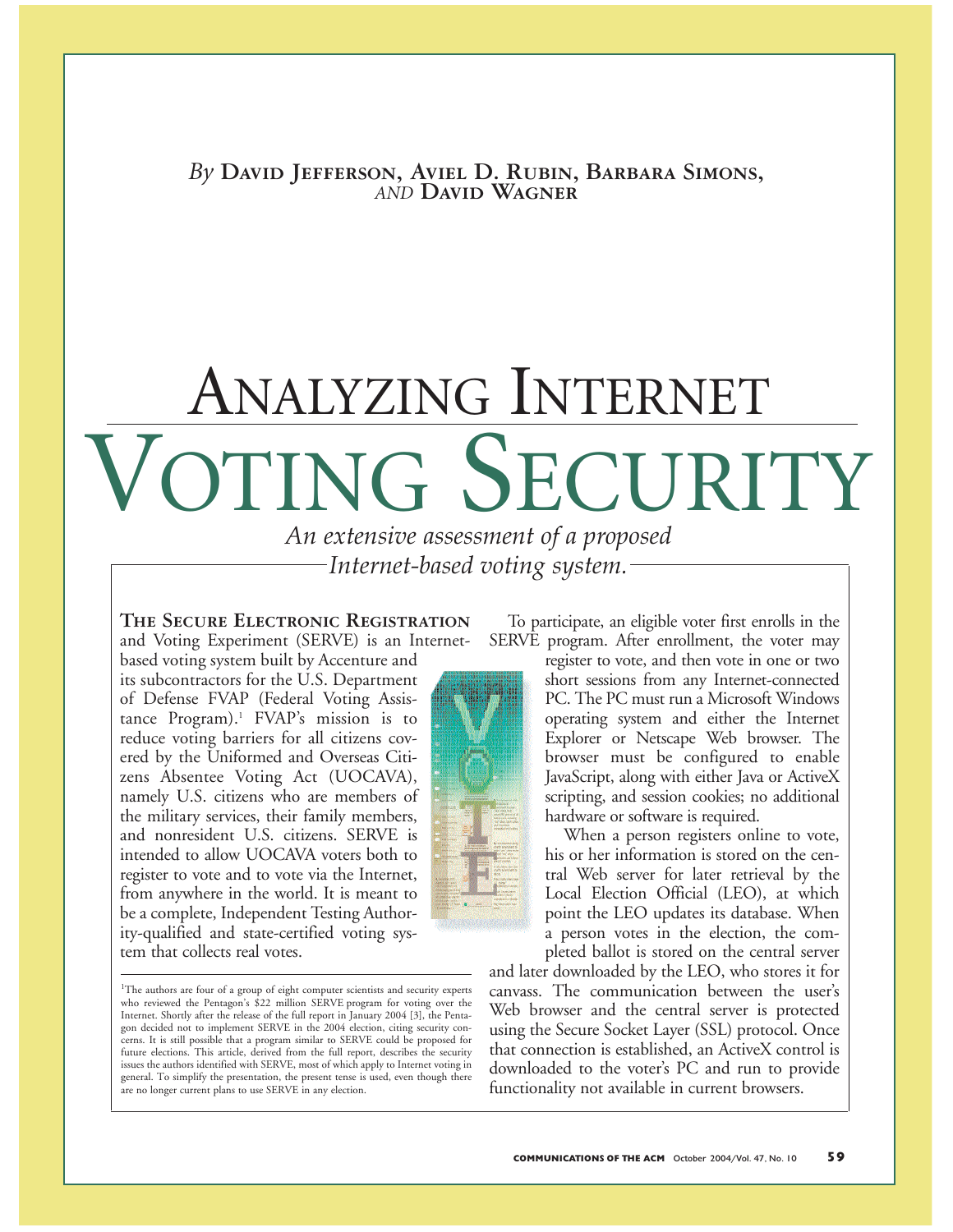Besides being restricted to overseas voters and military personnel, the 2004 trial SERVE was to be limited to people who vote in one of 50 counties in the seven states (Arkansas, Florida, Hawaii, North Carolina, South Carolina, Utah, and Washington) that agreed to participate. The 2004 trial was expected to handle up to 100,000 votes over the course of the year (as many votes as a small state), including both the primaries and the general election. By comparison, approximately 100 million votes were cast in the 2000 general election. One goal was to determine if a similar system might be suitable for expansion to all six million UOCAVA voters.

Limited though it is, SERVE is a real voting system. Systems similar to SERVE might eventually be offered by Accenture or other vendors for use by all voters, instead of just a limited population. For these from a disaffected lone individual to a well-financed enemy agency outside the reach of U.S. law. These attacks could result in large-scale, selective voter disenfranchisement, and/or privacy violation, and/or vote buying and selling, and/or vote switching even to the extent of reversing the outcome of many elections at once, including the presidential election. Some of the attacks could succeed and yet go completely undetected. Even if detected and neutralized, such attacks could have a devastating effect on public confidence in elections.

It is impossible to estimate the probability of a successful cyber-attack; but we show that the attacks we are most concerned about are quite easy to perpetrate. In some cases there are kits readily available on the Internet that could be modified or used directly for attacking an election. And we must consider the sen-

## DECAUSE THE INTERNET IS INDEPENDENT OF NATIONAL BOUNDARIES, AN ELECTION HELD OVER THE INTERNET IS VULNERABLE TO ATTACKS FROM ANYWHERE IN THE WORLD.

reasons we analyze SERVE not as an experiment, but as a real voting system whose use could be significantly expanded in future years.

#### **Our Recommendations**

Our findings and recommendations are summarized here.

Direct-recording electronic (DRE) voting systems have been widely criticized for various deficiencies and security vulnerabilities: that their software is totally closed and proprietary; that the software undergoes insufficient scrutiny during qualification and certification; that DREs are especially vulnerable to various forms of insider (programmer) attacks; and that DREs have no voter-verified audit trails (paper or otherwise) that could largely circumvent these problems. All of these criticisms of DREs apply directly to SERVE as well [4].

In addition, because SERVE is an Internet- and PC-based system, it has numerous other fundamental security problems that leave it vulnerable to a variety of well-known cyber-attacks (denial-of-service attacks, spoofing, viral attacks on voter PCs, and so forth), any one of which could be catastrophic.

Such attacks could occur on a large scale, and could be launched by anyone in the world, ranging

timent that a U.S. general election offers one of the most tempting targets for cyber-attack in the history of the Internet, whether the attacker's motive is overtly political or simply self-aggrandizement.

The vulnerabilities we describe cannot be fixed by design changes or bug fixes in SERVE. Instead, they are fundamental in the architecture of the Internet and of the PC hardware and software that is ubiquitous today. The vulnerabilities cannot be eliminated for the foreseeable future without a wholesale redesign and replacement of much of the hardware and software security systems in the PC and the Internet, or else some unforeseen radical security breakthrough(s).

We have examined numerous variations on SERVE; however, all such variations suffer from the same kinds of fundamental vulnerabilities. Regrettably, we cannot recommend any of them. We do suggest a kiosk architecture as a starting point for designing an alternative voting system with similar aims to SERVE, but which does not rely on the Internet or on unsecured PC software (see [3], Appendix C.)

A seemingly successful voting experiment in a U.S. presidential election involving seven states would likely be viewed by most people as strong evidence that SERVE is a reliable, robust, and secure voting system. Such an outcome would encourage expansion of the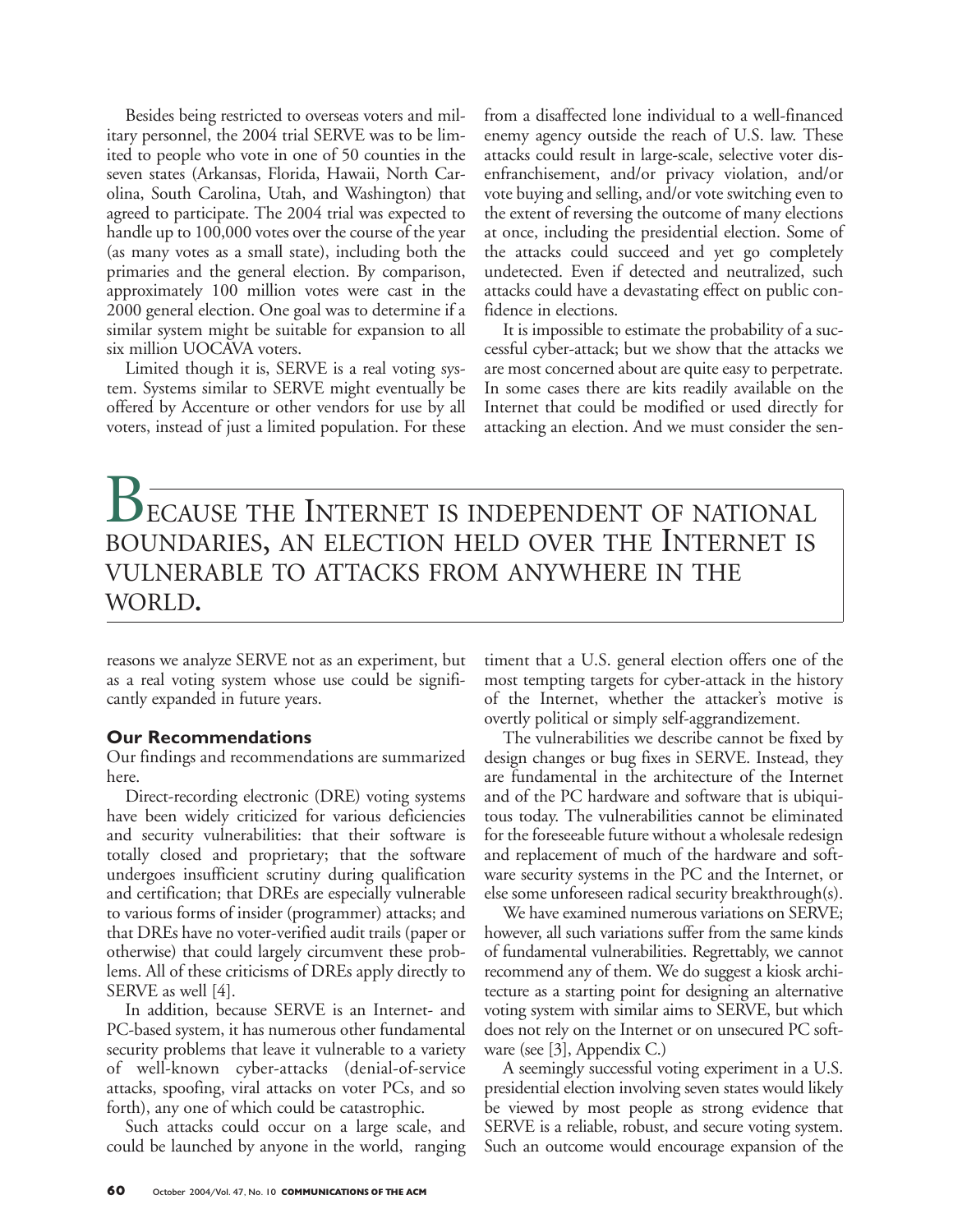program by FVAP in future elections, or the marketing of the same voting system by vendors to jurisdictions all over the U.S., and other countries as well.

However, the fact that no successful attack is detected does not mean that none occurred. Many attacks, especially if cleverly hidden, would be extremely difficult to detect, even in cases when they change the outcome of a major election. A "successful" trial of SERVE in 2004 is the top of a slippery slope toward even more vulnerable systems in the future. (The existence of SERVE was cited as justification for Internet voting in the Michigan Democratic caucuses earlier this year.)

Like the proponents of SERVE, we believe that there should be better support for voting for members of the military overseas. Still, because the danger of successful, large-scale attacks is so great, we reluctantly recommend shutting down the development of SERVE immediately and not attempting anything like it in the future until the security problems of the PC and the Internet are resolved. The remainder of this article explains some of the reasoning behind these conclusions.

#### **Vulnerabilities in SERVE**

Because the Internet is independent of national boundaries, an election held over the Internet is vulnerable to attacks from anywhere in the world. Not only could a political party attempt to manipulate an election by attacking SERVE, but so could individual hackers, criminals, terrorists, and even other countries. There is no need to postulate a large conspiracy or highly sophisticated adversaries; many of the attacks we describe could be mounted by lone individuals with college-level training in computer programming. Here, we give a short description of a variety of attacks that can be mounted against SERVE.

**Lack of Voter-Verified Audit Trail and Insider Attacks.** Paperless DRE voting systems have been widely criticized because they are unauditable. There is no way for a voter to verify that the vote recorded inside the machine is the same as the vote he or she entered and saw displayed on the machine's screen; if serious problems subsequently occur in the canvass of the votes (which happens all too frequently), there is no independent audit trail of the votes to help resolve the problem. Voter verification is the only readily available effective defense against programmed insider attacks. Every argument about the need for voter verification and auditability that has been made about DREs applies essentially unchanged to SERVE (see www.notablesoftware.com/evote, www.verifiedvoting.org, and [1]).

**Privacy.** The privacy of SERVE ballots is protected using encryption. When the ballot is cast, it is encrypted during transmission over the Internet and decrypted at the central server. Once received, the ballot is separated from the voter's identity and the anonymous ballot is reencrypted so that only the LEO of the voter's district can read it. These encrypted ballots are stored at the central server and can be downloaded (in randomly reordered form) upon request by LEOs.

This architecture introduces several privacy risks. First, a LEO could deduce how voters in his or her precinct have voted by downloading votes from SERVE so frequently that the LEO gets at most one new vote and voter name each time. This would allow a curious LEO to infer how each individual voted. Second, the brief existence of cleartext ballots on the server introduces a risk that SERVE system administrators could view how individuals voted. Likewise, if SERVE machines were subverted by hackers, the privacy of all votes could be compromised. Third, SERVE's retention of encrypted ballots for 18 months or longer could compromise voter privacy if this information were to land in the wrong hands and old system keys were exposed.

**Vote Buying/Selling**. Vote selling is a problem in all elections, but it is a special concern for Internet voting, since large-scale vote buying and selling can be automated. During the 2000 presidential election, several Web sites were created to facilitate vote swapping between Gore and Nader voters. While the Gore/Nader swapping depended on the honor system and no money changed hands, a similar approach could be used with SERVE to provide enforced vote swapping or vote bartering services, or to purchase votes from SERVE voters.

The most straightforward vote-buying scheme would involve the selling of personally identifiable information and the voter's password or private key. One possible defense would be for SERVE to prohibit the submission of multiple votes from the same Internet address. This is not a strong defense, however, because a purchaser of votes could fool SERVE into thinking the votes were coming from different addresses, and because legitimate users often appear to come from the same IP address.

Another approach to vote buying would be for the buyer to provide the seller with a version of the SERVE ActiveX component that is modified to ensure the voting is done according to the wishes of the vote purchaser. There does not seem to be any way for SERVE to defend against this style of vote buying.

**Large-Scale Impact.** When voting is conducted at physical precincts on mechanical devices or with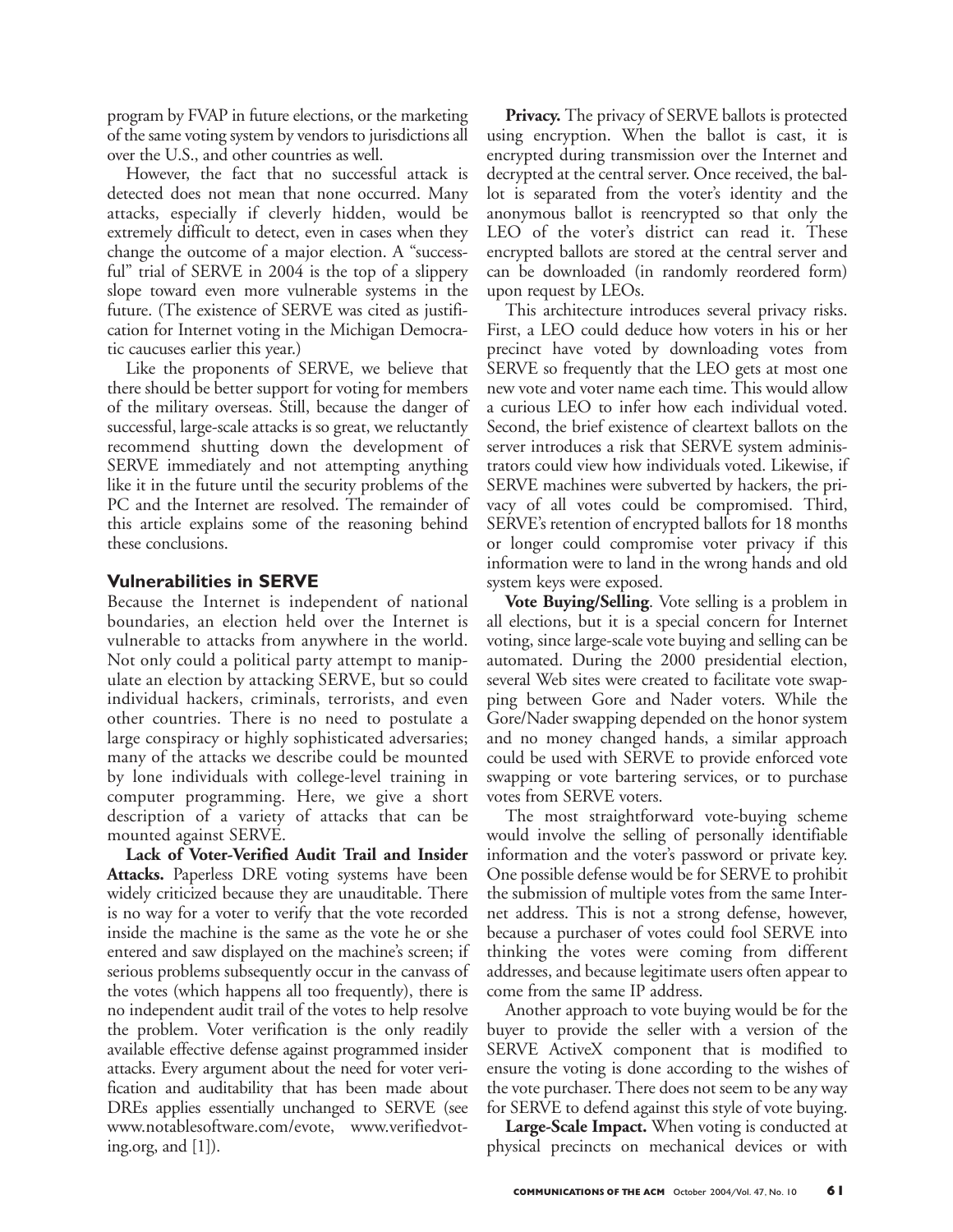| <b>Threat</b>                                                     | <b>Skill needed</b> | <b>Consequences</b>                                                 | Realistic?                                                                                                                             | <b>Countermeasures</b>                                                                                                                                                |
|-------------------------------------------------------------------|---------------------|---------------------------------------------------------------------|----------------------------------------------------------------------------------------------------------------------------------------|-----------------------------------------------------------------------------------------------------------------------------------------------------------------------|
| Denial of-<br>service attack<br>(various kinds)                   | low                 | disenfranchisement<br>(possibly selective<br>disenfranchisement)    | Common on the<br>Internet.                                                                                                             | No simple tools; requires<br>hours of work by network<br>engineers; launchable from<br>anywhere in the world.                                                         |
| Trojan horse<br>attack on PC to<br>prevent voting                 | low                 | disenfranchisement                                                  | There are a million ways to<br>make a complex transaction<br>such as voting fail.                                                      | Can mitigate risk with careful<br>control of PC software; reason for<br>failure may never be diagnosed.                                                               |
| On-screen<br>electioneering                                       | low                 | voter annoyance,<br>frustration, distraction,<br>improper influence | Trivial with today's Web.                                                                                                              | Nothing voter can do<br>to prevent it; requires<br>new law.                                                                                                           |
| Spoofing of<br><b>SERVE</b><br>(various kinds)                    | low                 | vote theft, privacy<br>compromise,<br>disenfranchised voters        | Web spoofing is common<br>and relatively easy.                                                                                         | None exists; likely to go<br>undetected; launchable by<br>anyone in the world.                                                                                        |
| Client tampering                                                  | low                 | disenfranchisement                                                  | One example: change<br>permissions on cookie<br>file. Many other trivial<br>examples.                                                  | None exists for all possible<br>mechanisms. Too difficult to<br>anticipate all attacks; likely never<br>diagnosed.                                                    |
| Insider attack<br>on system<br>servers                            | medium              | complete compromise<br>of election                                  | Insider attacks are the most<br>common, dangerous, and<br>difficult to detect of all<br>security violations.                           | None within SERVE architecture:<br>voter-verified ballots needed:<br>likely undetected.                                                                               |
| Automated vote<br>buying/selling                                  | medium              | disruption of<br>democracy                                          | Very realistic, since<br>voter willingly participates.                                                                                 | None exists; buyers may be out<br>of reach of U.S. law.                                                                                                               |
| Coercion                                                          | medium              | disruption of<br>democracy                                          | Harder to deploy than vote<br>buying/selling, but man-in-the-<br>middle attacks make it.<br>achievable with average skill.             | None exists; likely to go<br>undetected.                                                                                                                              |
| <b>SERVE-specific</b><br>virus                                    | medium or<br>high   | vote theft, privacy<br>compromise,<br>disenfranchised voters        | Some attacks require only<br>experimentation with SERVE;<br>others require leak of SERVE<br>specs or code and<br>resourceful attacker. | Virus-checking software can catch<br>known viruses, but not new ones:<br>likely to go undetected.                                                                     |
| Trojan horse<br>attack on PC to<br>change votes or<br>spy on them | high                | vote theft.<br>privacy compromise                                   | Widely available spyware<br>would be a good<br>starting point.                                                                         | Can mitigate risk with careful<br>control of PC software; harder to<br>control at cybercafe or other<br>institutionally managed networks;<br>likely to go undetected. |

parties might be able to gain control of a large number of computers used for voting. Such attacks could result in the loss of voter privacy, disenfranchisement, or vote alteration without anyone, including the voter and election officials, noticing or detecting any problem.

**The Computers.** Voters' personal computers are unlikely to be as carefully defended as corporate ones, and hence voters' machines are especially susceptible to attack. Attacks can be easily automated; hackers routinely scan thousands or even millions of computers in search of those that are easiest to compromise. A relatively easy way to disenfranchise the voter is to disable ActiveX or Web cookies so that it is no longer possible to vote through SERVE. Alternatively, a malicious third party could cast an unauthorized

paper ballots, whatever vote manipulation occurs happens on a relatively small scale. By con-

**Major vulnerabilities identified in SERVE.** 

trast, since SERVE is vulnerable to many different types of attacks, a significant percentage of votes cast over the Internet could be vulnerable. A single malicious party could potentially affect tens of thousands of votes cast through SERVE, whereas it is extremely unlikely that any single person could conduct vote fraud on such a large scale in existing nonelectronic elections. The table appearing here summarizes the major vulnerabilities we have identified in SERVE, along with our assessment of those vulnerabilities. The table describes, for each potential threat to SERVE, what skill is required by the attacker, the consequences of a successful attack, how realistic the attack is, and what countermeasures might be used to thwart the attack.

The remainder of this article details three of the most important of the vulnerabilities in SERVE; for further information see the original report [3].

#### **Lack of Control of the Voting Environment**

Perhaps the greatest challenge with Internet voting arises from the fact that electoral authorities do not have control over all the equipment used by voters. Since SERVE's voters can vote on their own computers or on computers controlled by others, third

ballot that appears to come from the voter.

A shared computer, for example at a cybercafe or public library, is even more insecure. The owner, the system administrator, or even a prior visitor could have installed remote spying or subversion software. Voting from workplaces entails similar risks. One study found that 62% of major U.S. corporations monitor employee's Internet connections, and more than one-third store and review files on employees' computers (see www.amanet.org/ research/pdfs/ems\_short2001.pdf).

**The Software.** Preinstalled software applications also pose risks. Backdoors placed in software and activated when a user tries to vote could invisibly monitor or subvert the voting process. Software security vulnerabilities could allow a remote attacker to take complete control of a computer using remote control software such as PCAnywhere or BackOrifice. Successful penetration of even well-defended computers is routine.

**Viruses and Worms.** One of the most dangerous forms of remote attack is a virus or worm that spreads itself and contains a malicious payload designed to take control of machines and wreak havoc with a future election [7]. Since virus-checking software defends against only previously known viruses, virus checkers often are unable to keep up with the spread of new viruses and worms. In 2001, the Code Red worm infected 360,000 computers in 14 hours, and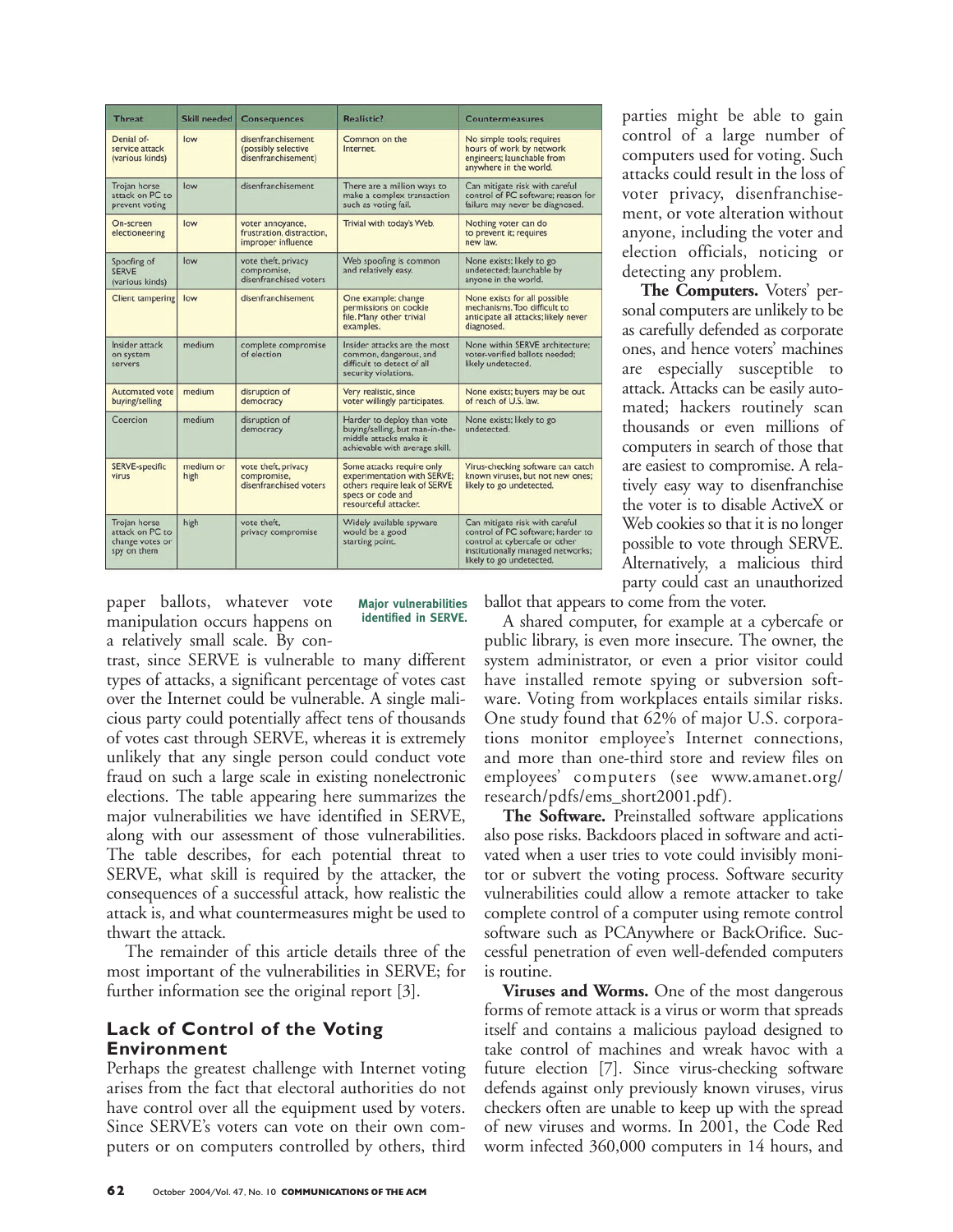in 2003 the Slammer worm [5] brought down many ATM machines and compromised many Internet hosts (see securityresponse.symantec.com/avcenter/venc/ data/w32.sqlexp.worm.html). Modern worms are even more virulent, are often spread by multiple methods, are able to bypass firewalls and other defenses, and can be difficult to analyze. For example, it took quite a while to determine that SoBig.F was a Trojan horse designed to plant spam engines (see securityresponse.symantec.com/avcenter/venc/ data/w32.sobig.f@mm.html).

Attackers can build new viruses, or modify existing viruses sufficiently that they will avoid detection. Virus construction kits are available on the Internet. In addition, attackers have the advantage that they can test new versions of viruses using the same publicly available virus checkers that potential victims use, thus confirming that the virus will not be detected before its release.

and reencrypting as communications pass between the two. In effect, the attacker would communicate using two SSL sessions, one between itself and the voter, and the other between itself and the vote server, and neither would know that there was a problem. These attacks are possible because the voter's browser does not verify that it is talking to the real SERVE Web server—only that it is talking to someone in possession of a valid SSL certificate (who could be an attacker).

Man-in-the-middle attacks also could be used to disenfranchise voters by spoofing the entire interaction with the voter. SERVE has some safeguards in place, but they assume the voter knows exactly what to expect from the voting experience; it is likely that an attacker could create a voting experience the voter would believe is real. Similarly, voters could be led to believe they registered successfully, when in fact they were communicating directly with an adversary

## ERHAPS THE GREATEST CHALLENGE WITH INTERNET VOTING ARISES FROM THE FACT THAT ELECTORAL AUTHORITIES DO NOT HAVE CONTROL OVER ALL THE EQUIPMENT USED BY VOTERS.

**Web Sites.** A dangerous hybrid attack involves placing malicious content on specially chosen Web sites. For instance, an attacker with a vendetta against one candidate might booby-trap the Web site of that candidate, so that those who visit the candidate's Web site are unable to vote using SERVE. Such selective disenfranchisement might eliminate several hundreds or thousands of votes for a candidate, enough to throw the election to his or her opponent.

#### **Spoofing and Man-in-the-Middle Attacks**

In man-in-the-middle attacks the adversary interposes itself between legitimate communicating parties and simulates each party to the other. To simplify the discussion in the context of this article, we focus primarily on ways that a man-in-the-middle attack can subvert voter privacy, although the same general technique can be used for other attacks, such as vote buying.

The use of SSL does little to mitigate man-in-themiddle attacks on privacy. Any man-in-the-middle could act as an SSL gateway, forwarding application data between the voter and the vote server unaltered. The attacker could see all of the traffic by decrypting instead of the legitimate registration server. The voters would discover when attempting to vote that they were not registered, but at that point there might be nothing they could do to resolve the situation.

Perhaps the most serious consequence of man-inthe-middle attacks is that attackers could engage in election fraud by spoofing the voting server and observing how a particular voter votes. If the vote is to the attacker's liking, the voter is redirected to SERVE's legitimate voting site. If the attacker does not like the vote, then the entire voting session is spoofed; in this case, the user thinks he or she has voted, but in fact the vote will not be received or counted by SERVE.

#### **Denial-of-Service Attacks**

Attacks in which legitimate users are prevented from using the system by malicious activity such as overloading the election Web server are known as denialof-service attacks. A particularly nasty variant of denial-of-service attack is the distributed-denial-ofservice (DDoS) attack. In this scenario, an attacker typically takes control of many computers in advance by spreading a custom-crafted virus or